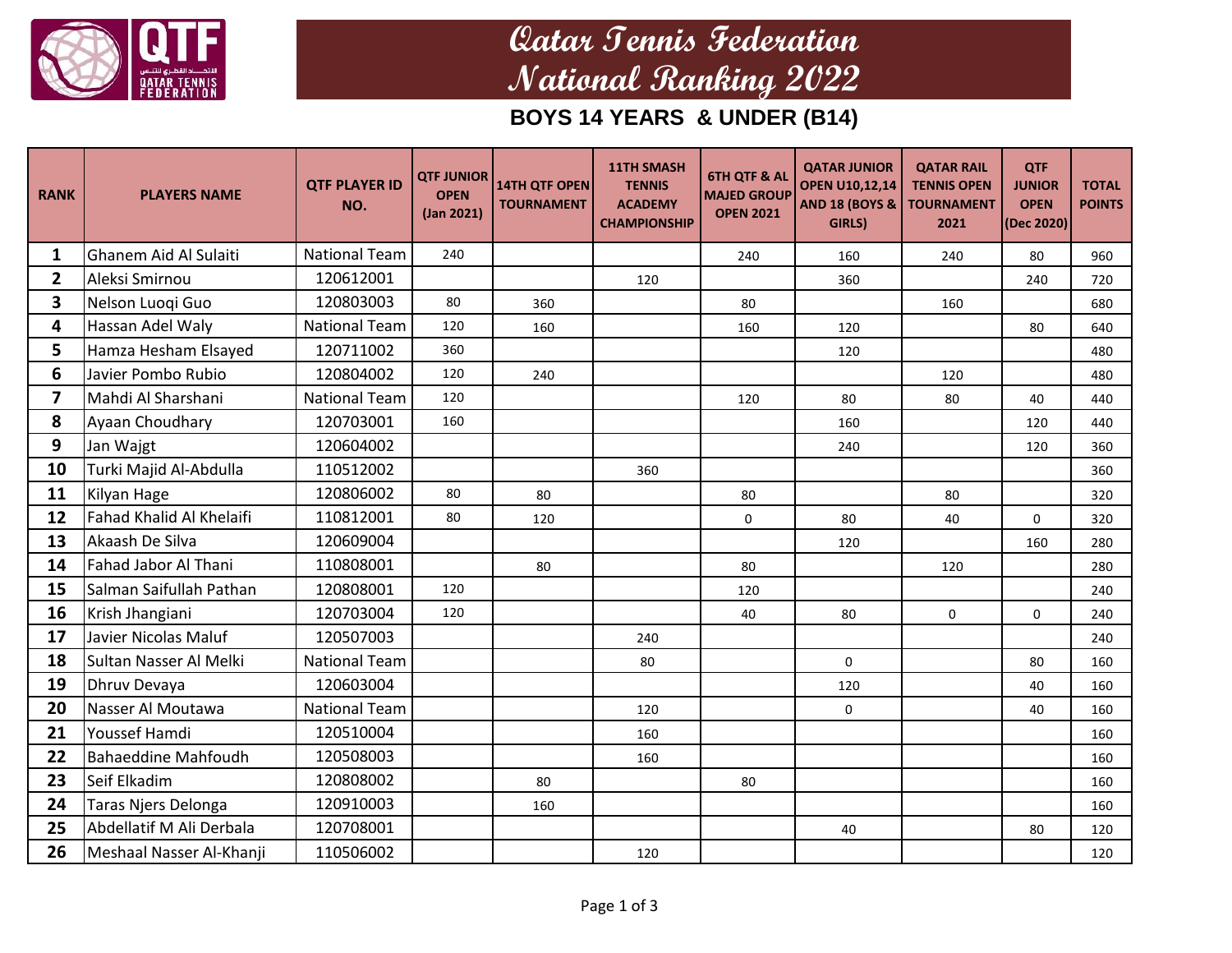

## **Qatar Tennis Federation National Ranking 2022**

### **BOYS 14 YEARS & UNDER (B14)**

| <b>RANK</b> | <b>PLAYERS NAME</b>        | <b>QTF PLAYER ID</b><br>NO. | <b>QTF JUNIOR</b><br><b>OPEN</b><br>(Jan 2021) | 14TH QTF OPEN<br><b>TOURNAMENT</b> | <b>11TH SMASH</b><br><b>TENNIS</b><br><b>ACADEMY</b><br><b>CHAMPIONSHIP</b> | <b>6TH QTF &amp; AL</b><br><b>MAJED GROUP</b><br><b>OPEN 2021</b> | <b>QATAR JUNIOR</b><br><b>OPEN U10,12,14</b><br><b>AND 18 (BOYS &amp;</b><br>GIRLS) | <b>QATAR RAIL</b><br><b>TENNIS OPEN</b><br><b>TOURNAMENT</b><br>2021 | <b>QTF</b><br><b>JUNIOR</b><br><b>OPEN</b><br>(Dec 2020) | <b>TOTAL</b><br><b>POINTS</b> |
|-------------|----------------------------|-----------------------------|------------------------------------------------|------------------------------------|-----------------------------------------------------------------------------|-------------------------------------------------------------------|-------------------------------------------------------------------------------------|----------------------------------------------------------------------|----------------------------------------------------------|-------------------------------|
| 27          | Adham Elkadim              | 120808003                   |                                                | 80                                 |                                                                             | 40                                                                |                                                                                     |                                                                      |                                                          | 120                           |
| 28          | <b>Amin Tabbal</b>         | 120909005                   |                                                | 120                                |                                                                             |                                                                   |                                                                                     |                                                                      |                                                          | 120                           |
| 29          | Dovud Baykuziyev           | 121004002                   |                                                | 120                                |                                                                             |                                                                   |                                                                                     |                                                                      |                                                          | 120                           |
| 30          | Rayen Meknassi             | 120905002                   |                                                | 120                                |                                                                             |                                                                   |                                                                                     |                                                                      |                                                          | 120                           |
| 31          | <b>Benoit Lion</b>         | 120704004                   | 80                                             |                                    |                                                                             |                                                                   |                                                                                     |                                                                      |                                                          | 80                            |
| 32          | Ezzat Baassiri             | 120806001                   | 80                                             |                                    |                                                                             |                                                                   |                                                                                     |                                                                      |                                                          | 80                            |
| 33          | Uladzislau Smirnou         | 120907001                   |                                                |                                    |                                                                             |                                                                   |                                                                                     | 80                                                                   |                                                          | 80                            |
| 34          | Nasser Khalid Al Kulaifi   | <b>National Team</b>        |                                                |                                    | $\mathbf 0$                                                                 |                                                                   | 80                                                                                  |                                                                      | 0                                                        | 80                            |
| 35          | Yousif Majid Al Abdullah   | 110703001                   |                                                |                                    |                                                                             |                                                                   | 80                                                                                  |                                                                      | $\mathbf 0$                                              | 80                            |
| 36          | Jassim Gabr Al Thani       | <b>National Team</b>        |                                                |                                    | 80                                                                          |                                                                   | $\mathbf 0$                                                                         |                                                                      |                                                          | 80                            |
| 37          | Mohamed Osama Mohamed      | 120509002                   |                                                |                                    | 80                                                                          |                                                                   |                                                                                     |                                                                      |                                                          | 80                            |
| 38          | <b>Tamim Al Thani</b>      | 110501001                   |                                                |                                    | 80                                                                          |                                                                   |                                                                                     |                                                                      |                                                          | 80                            |
| 39          | <b>Adel Mohamed Ghanem</b> | 110512001                   |                                                |                                    | 80                                                                          |                                                                   |                                                                                     |                                                                      |                                                          | 80                            |
| 40          | Nasser Al Hamedi           | <b>National Team</b>        |                                                |                                    | 80                                                                          |                                                                   |                                                                                     |                                                                      |                                                          | 80                            |
| 41          | <b>Mohamad Kitoue</b>      | 120608002                   |                                                |                                    | 80                                                                          |                                                                   |                                                                                     |                                                                      |                                                          | 80                            |
| 42          | <b>Carl Saleh</b>          | 120803001                   | 80                                             |                                    |                                                                             | $\mathbf 0$                                                       |                                                                                     |                                                                      |                                                          | 80                            |
| 43          | <b>Georgios Petsos</b>     | 120808007                   | 80                                             |                                    |                                                                             |                                                                   |                                                                                     |                                                                      |                                                          | 80                            |
| 44          | Taha Hassiba               | <b>National Team</b>        |                                                |                                    |                                                                             | 40                                                                |                                                                                     | 40                                                                   |                                                          | 80                            |
| 45          | Kamon Danai Singsrikarn    | 120904002                   |                                                | 80                                 |                                                                             |                                                                   |                                                                                     |                                                                      |                                                          | 80                            |
| 46          | Ghanim F A S Al Khayareen  | <b>National Team</b>        |                                                | 80                                 |                                                                             |                                                                   |                                                                                     |                                                                      |                                                          | 80                            |
| 47          | Abdulla Jassim Almahmoub   | <b>National Team</b>        |                                                | 80                                 |                                                                             |                                                                   |                                                                                     |                                                                      |                                                          | 80                            |
| 48          | Ege Yucel                  | 120808008                   |                                                |                                    |                                                                             | 40                                                                |                                                                                     |                                                                      |                                                          | 40                            |
| 49          | Ibrahim Al-Shiraida        | 120705003                   |                                                |                                    |                                                                             |                                                                   |                                                                                     |                                                                      | 40                                                       | 40                            |
| 50          | Noreldin Soliman           | 120603003                   |                                                |                                    | 40                                                                          |                                                                   |                                                                                     |                                                                      |                                                          | 40                            |
| 51          | Henryk Willhelm Kupka      | 120609003                   |                                                |                                    | 40                                                                          |                                                                   |                                                                                     |                                                                      |                                                          | 40                            |
| 52          | Chong Shek Fung            | 120703006                   |                                                |                                    |                                                                             | 40                                                                |                                                                                     |                                                                      |                                                          | 40                            |